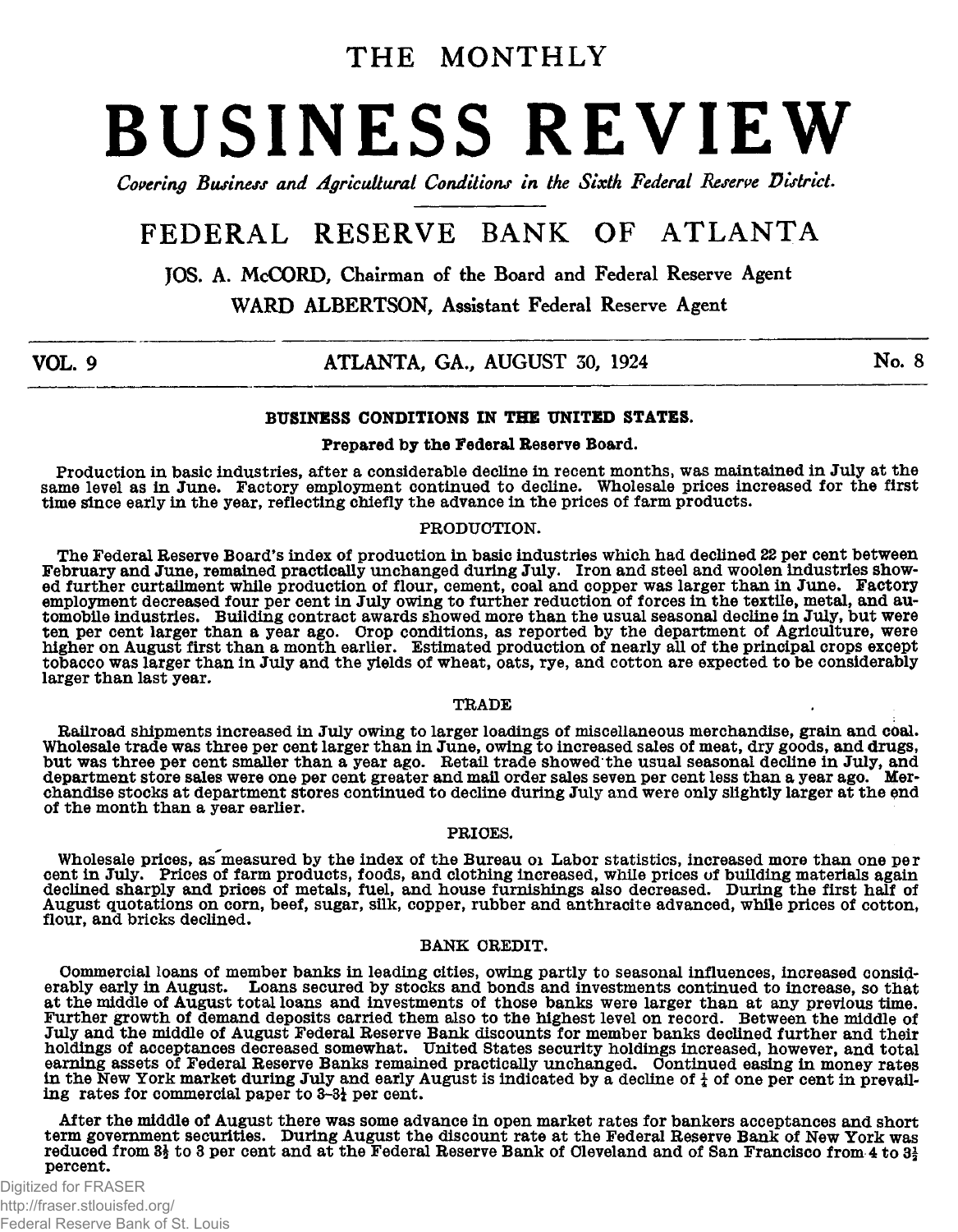

**Index of 22 basic commodities corrected for seasonal variation. (1919=100). Latest figure July 94.**



**Index for 33 manufacturing industries. (1919=100). Latest figure July 87.\_\_\_\_\_\_\_\_\_\_\_\_**

#### **SIXTH DISTRICT SUMMARY**

**Business statistics for July indicate that some lines of trade and industry in the Sixth Federal Reserve District have experienced improvement during the month, while others are still rather quiet, due to seasonal influences. The effects of seasonal factors vary considerably in different lines. July is usually the lowest month in the year in point of sales by retail stores and in some wholesale lines, but recovery is already in evidence in wholesale groceries, dry goods, stationery, and drugs, confidential repports received from a large number of representative wholesale firms indicate that, unless agricultural conditions take an unfavorable turn, the outlook for business during the fall and winter is at least** Digitized for **FRASERPTy.** 

**Index of U. S. Bureau of Labor Statistics (1913=100 base adopted by Bureau.) Latest figure July 147.**



**Weekly figures for member banks in 101 leading cities. Latest figure August 13.\_\_\_\_\_\_\_\_\_\_\_\_\_\_**

**The condition of cotton declined between June 25 and August 1, but not to the extent expected during that period, and the estimate by the Department of Agriculture indicates a crop of 12,351,000 bales. Corn and hay have been damaged to some extent by the dry weather in July. The yield and quality of wheat have been better this year than last, but total production in Tennessee is reported to be the lowest since the Civil War. Oranges and grapefruit in Florida have improved considerably during July. The largest tobacco crop ever raised in Georgia is now being marketed. Approximately 34,000 acres were planted this year, more than double the 1923 acreage in the state, and production is expected to be between 25,000,000 and 35,000,000 pounds, with a value to the producers of around six million dollars.**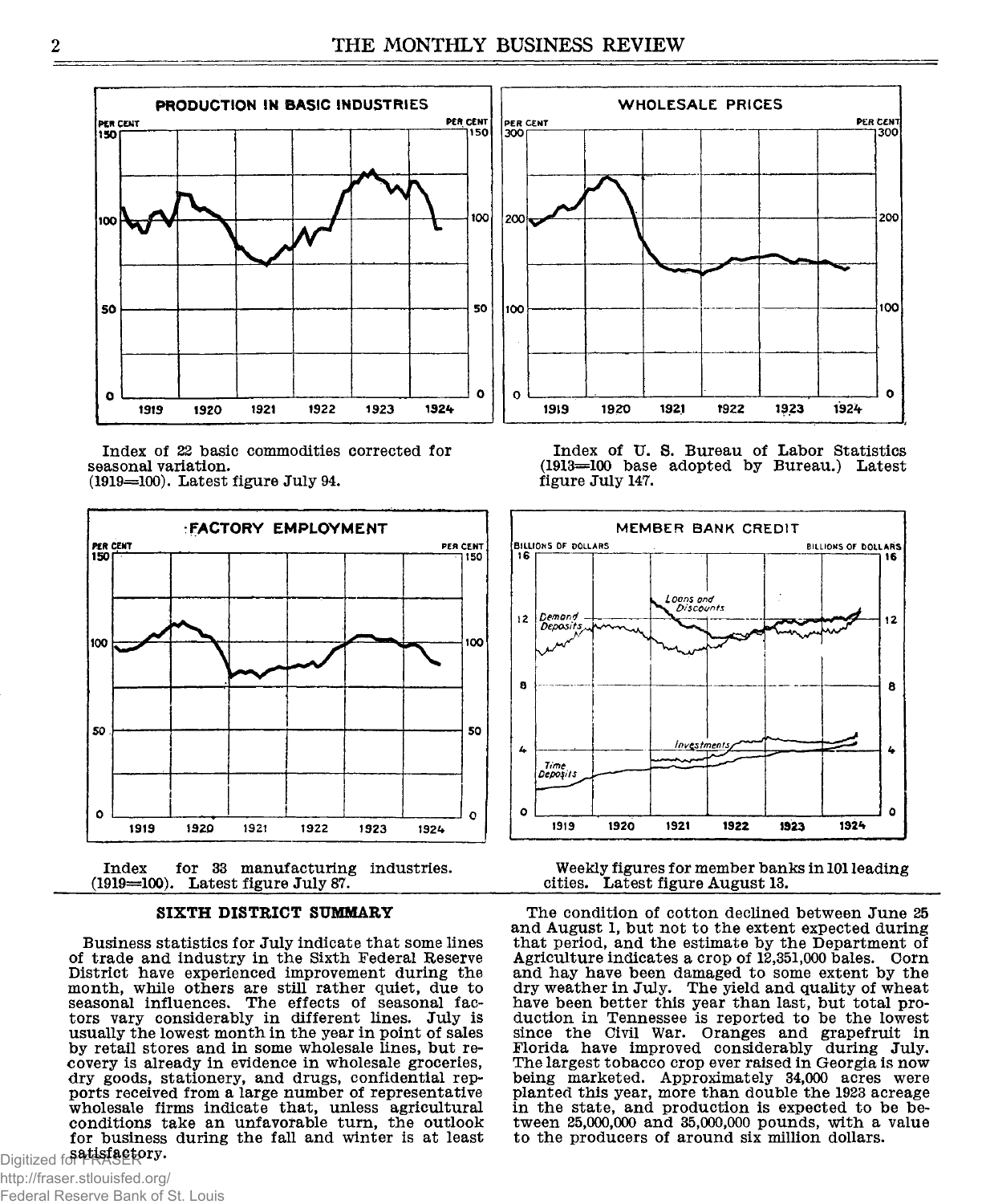**Saving deposits at the end of July showed a small decline which is not unusual following the semi-annual interest period, but were more than six per cent greater than at the end of July last year. Debits to individual account continue to show increases compared with a year ago, and failures, while more numerous, were considerably smaller in total liabilities during July than in June, or in July 1923. Building permits in July at twenty cities were 24 per cent greater than were issued during July last year.**

**Industrial employment throughout the district registered a small decline, but the building and highway construction programs under way are serving to keep large numbers of laborers employed. Recent weeks have brought a substantial increase in the volume of orders being placed with lumber mills in the district, and while some cotton mills remain closed and others are on curtailed operating schedules, the volume of business being placed with textile mills is increasing.**

#### RETAIL TRADE

**While only 5.4 per cent lower than in July 1923, the volume of sales reported by 43 department stores in the Sixth District during July reached the lowest point for the year. This is not unusual, however, as during each of the preceding four years July has brought the lowest index number of department store sales for the year with the exception of 1920, when the low point for the year was registered in February. The index number for July was 73.8, compared with 96.6 for June, and with 77.3 for July 1923,** based upon the monthly average for 1919 represent**ed by 100.**

**Jackson, Mississippi, is the only reporting city to report increased sales over July last year. Stocks of merchandise increased over June slightly at New Orleans, but were smaller at all other reporting cities, and increases were reported over July 1923 from Birmingham, Jackson, and "Other Cities." Index numbers are shown on page 12.**

## CONDITION OF RETAIL TRADE—JULY 1924 Sixth Federal Reserve District

|                                                                                                                                                                             | Percentage of Increase or Decrease<br>(2)                                                                                 |                         |                                                                                               |                                                                     | (3)                                                                                  | (4)                                                                                             |  |
|-----------------------------------------------------------------------------------------------------------------------------------------------------------------------------|---------------------------------------------------------------------------------------------------------------------------|-------------------------|-----------------------------------------------------------------------------------------------|---------------------------------------------------------------------|--------------------------------------------------------------------------------------|-------------------------------------------------------------------------------------------------|--|
|                                                                                                                                                                             | Comparison of net sales with<br>those of corresponding<br>period last year                                                |                         | Stocks at end of month<br>compared with                                                       |                                                                     | Relation of stocks at end of                                                         | Percentage of outstanding<br>orders at end of July<br>1924 to total purchases                   |  |
|                                                                                                                                                                             | July                                                                                                                      | July 1<br>t٥<br>July 30 | July<br>1923                                                                                  | в<br>June<br>1924                                                   | month to sales dur-<br>ing month                                                     | during calendar<br><b>vear 1923</b>                                                             |  |
| Atlanta (4)<br>Birmingham (5)<br>Chattanooga (6)<br>Jackson (3). .<br>Nashville $(5)$ , $\ldots$<br>New Orleans (5)<br>Savannah $(3)$<br>Other Cities (12)<br>DISTRICT (43) | $-8.5$<br>$-3.8$<br>$\begin{array}{r} -13.1 \\ +10.6 \\ -10.6 \end{array}$<br>$-3.4$<br>$-16.7$<br>1.0<br>$-\!$<br>$-5.4$ | (Same<br>as<br>$1 - A.$ | $-8.3$<br>$+11.6$<br>1.8<br>-<br>$+5.6$<br>5.8<br>---<br>$-0.5$<br>-8.1<br>-<br>$+3.9$<br>0.2 | 9.3<br>—<br>-<br>$-10.0$<br>4.6<br>$+0.9$<br>--<br>6.7<br>--<br>3.8 | 529.4<br>506.5<br>659.8<br>535.1<br>$\frac{639.0}{603.2}$<br>626.5<br>612.4<br>586.5 | 3.0 <sup>1</sup><br>$\substack{4.8 \\ 6.0}$<br>x<br>$^{6.2}_{10.7}$<br>$\frac{5.0}{3.9}$<br>7.1 |  |

#### WHOLESALE TRADE

**There was seasonal improvement in some lines of wholesale trade in this District during July, as reflected in confidential reports made to the Federal Reserve Bank by more than 150 representative firms in nine different wholesale lines. The improvement over June was most noticeable in dry goods, with July sales more than twenty-four per cent larger, while increased business was also reported in stationery, drugs, groceries and farm implements. Sales in July by wholesale hardware firms and wholesale shoe firms were slightly lower than in June, but furniture and electrical supply sales showed larger declines because of seasonal influences.**

**In only three lines, however, were July sales larger than in the corresponding month last year. Grocery sales were nearly six per cent larger, electrical supply business was 10.2 per cent greater, and sales by drug firms were 1.6 per cent larger.**

**The index number compiled from the combined sales by grocery, dry goods, hardware and shoe firms, based upon the monthly average in 1919 as represented by 100, was 70.3, showing some recovery from the low point reached in June, but still lower than in the first five months of the year, compared with 71.1 for July last year. Percentage comparisons, by lines, are shown below, and index numbers are shown on page 12.** Digitized for FRASER

|                                               | July 1924 sales compared with: |                     |
|-----------------------------------------------|--------------------------------|---------------------|
|                                               |                                | June 1924 July 1923 |
|                                               |                                |                     |
|                                               |                                |                     |
|                                               |                                |                     |
|                                               |                                | $-21.1$             |
| Electrical Supplies $(9 \text{ firms})$ -13.3 |                                | $+10.2$             |
|                                               |                                | $-24.7$             |
|                                               |                                | $-4.4$              |
|                                               |                                | $+1.6$              |
|                                               |                                | $-10.6$             |
| -- -                                          |                                |                     |

#### **Groceries**

**Increased sales in July compared with June were reported by wholesale grocers at all reporting cities in this district except Meridian, and increases over July a year ago were shown at all cities except Vicksburg. Aggregate sales by forty reporting firms increased 6.7 per cent over June, and were 5.8 per cent larger than in July 1923. Nearly all of the reports state that prices have strengthened during the month. Cautious buying is still the rule however, and retailers are placing orders only for their current requirements. Collections during July were reportjd excellent by two firms, good by seven, and fair by fifteen. Percentage comparisons of sales by reporting cities are shown in the following table:**

| July 1924 sales compared with |                  |
|-------------------------------|------------------|
| June 1924 July 1923           |                  |
|                               |                  |
|                               |                  |
|                               |                  |
|                               | $+9.0$           |
|                               | $-10.8$          |
|                               |                  |
|                               | $+7.4$<br>$+5.8$ |
|                               |                  |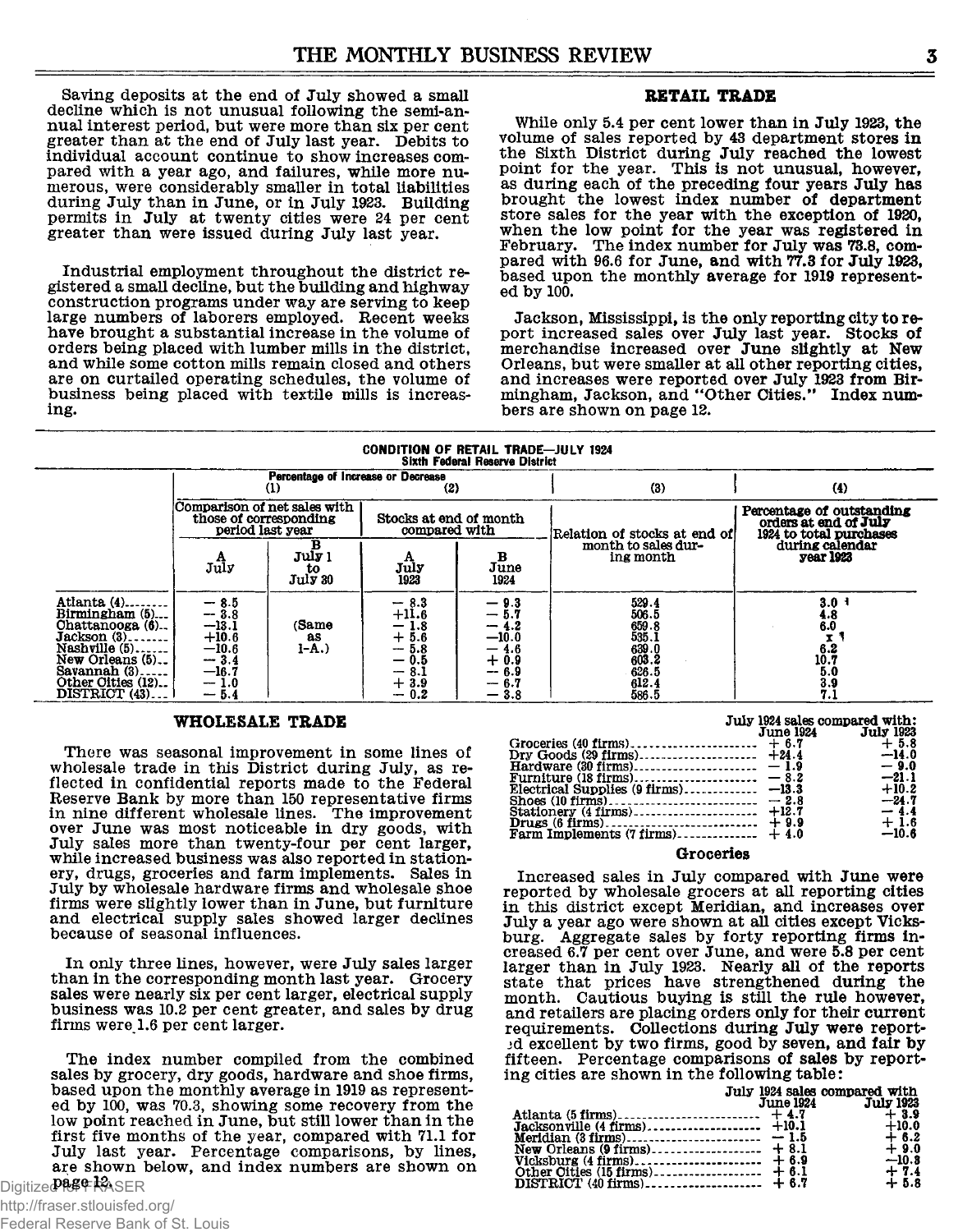#### Dry Goods

Sales during July by wholesale dry goods firms reflected substantial improvement over the preceding month, although considerably lower than in July last year. July sales by 29 firms which reported to the Federal Reserve Bank were 24.4 per cent greater than in June, the increase being shared by all of the reporting cities. Atlanta, Nashville and "Other Cities" reported the largest increases. Compared with July 1923, sales were larger in Atlanta and at "Other Cities'', but declines occured at other reporting<br>cities. The index number of July sales was 58.8, compared with 48.9 for June, and 65.6 for July last year. The reports state that there is no indication of any forward buying, but that retailers are placing orders only for such merchandise as they expect to need in the very near future. Collections were reported good by five firms, fair by twelve, and poor by two. Percentage comparisons by cities are shown in the following table:

|           | July 1924 sales compared with: |
|-----------|--------------------------------|
| June 1924 | July 1923                      |

|  | $+8.4$  |
|--|---------|
|  | $-6.1$  |
|  | $-20.9$ |
|  | $-26.0$ |
|  | $-28.6$ |
|  | $+1.6$  |
|  | $-14.0$ |

#### Hardware

Business has continued rather dull with wholesale hardware dealers in this district during July, the volume of sales by 30 reporting firms being about two per cent lower than in June and nine per cent lower than in July last year. July sales at Atlanta and "Other Cities" were larger than in either June or July last year, and at Chattanooga an increase of 3.2 per cent was shown over July 1923. The reports indicate that prices have been fairly steady, and that both wholesalers and retailers are buying very cautiously and for immediate needs only, except in the case of those items which it is necessary to buy ahead. Percentage comparisons of sales by reporting cities are shown below:

> **July 1924 sales compared with:**<br>**June 1924 July 1923 June 1924 Ju ly 1923**

|  | $+5.8$<br>$+3.2$              |
|--|-------------------------------|
|  | $-18.1$<br>$-15.3$<br>$-24.0$ |
|  | $+4.3$<br>$-9.0$              |

#### **Furniture**

The volume of sales during July reported by eighteen wholesale furniture dealers was 8.2 per cent smaller than in June, and 21.1 per cent below their sales in July 1923. Increases were however, reported from Atlanta and Nashville, over June business, and a small increase at Atlanta over July a year ago. Some of the reporting firms report larger stocks on hand, while a number of others report smaller supplies than at this time last year. While this is the dull season of the year, the reports indicate that inquiries have already shown improvement, and that prospects appear to be considerably better than they were two or three months ago. Sales comparisons by Digitized **feporting cities are shown below:** 

## http://fraser.stlouisfed.org/

Federal Reserve Bank of St. Louis

|           | July 1924 sales compared with: |
|-----------|--------------------------------|
| June 1924 | <b>July 1923</b>               |

|                               | $+3.7$  |
|-------------------------------|---------|
|                               | $-32.7$ |
|                               | $-33.0$ |
| Other Cities (6 firms) $-9.3$ | $-19.5$ |
|                               | $-21.1$ |

#### Electrical Supplies

July sales of electrical supplies reported by ten firms in the district fell 13.3 per cent below their June business, although showing an increase over the corresponding month last year. These reports also indicate an improved outlook. Collections were reported excellent by one firm, good by two and fair by seven. Percentage comparisons follow:

|  | July 1924 sales compared with:<br><b>June 1924 July 1923</b> |
|--|--------------------------------------------------------------|
|  | $+15.1$<br>$+5.4$<br>$+10.2$                                 |

#### **Shoes**

July sales reported by ten wholesale shoe dealers were a little lower than in June, and about twentyfive per cent below their sales in July last year. The volume of business in July was the lowest for any month this year, but this is a highly seasonal line, and July is usually the smallest month of the year with the exception of December. Retail dealers, according to these reports, continue to buy for current needs only, and while upper leather and sole leather advanced slightly early in August, no advance in the prices of shoes were reported. Percentage comparisons of sales during July with the preceding month, and the corresponding month a year ago, follow:

|                             | June 1924 | July 1923                     |
|-----------------------------|-----------|-------------------------------|
| $DISTRICT (10 firms)$ - 2.8 |           | $-31.4$<br>$-22.6$<br>$-24.7$ |

July 1924 sales compared with:

District percentages for the other three lines are shown in the first table, as three or more reports were not received in any of these lines from any single city. Increased sales were reported in each of these lines compared with June, but Stationery and Farm Implement sales were smaller than in July last year. Collections were reported good by one stationery firm and fair by three; fair by four drug firms and poor by one.

#### **AGRICULTURE**

#### Cotton

The condition of the cotton crop, according to reports compiled and published by the Department of Agriculture, declined during the period from June 25 to July 16, and between that date and August 1. The decline in condition, however, was less than that which might be reasonably expected during those periods, and consequently the Department's estimate of the crop for this year increased from 12,144,000 bales, based upon a condition of 71.2 per cent of normal on June 25, to 12,351,000 bales, based upon a condition of 67.4 per cent of normal on August 1.

The table shown below indicates the condition of cotton in each of the producing states. In this district, Tennessee reported a higher condition than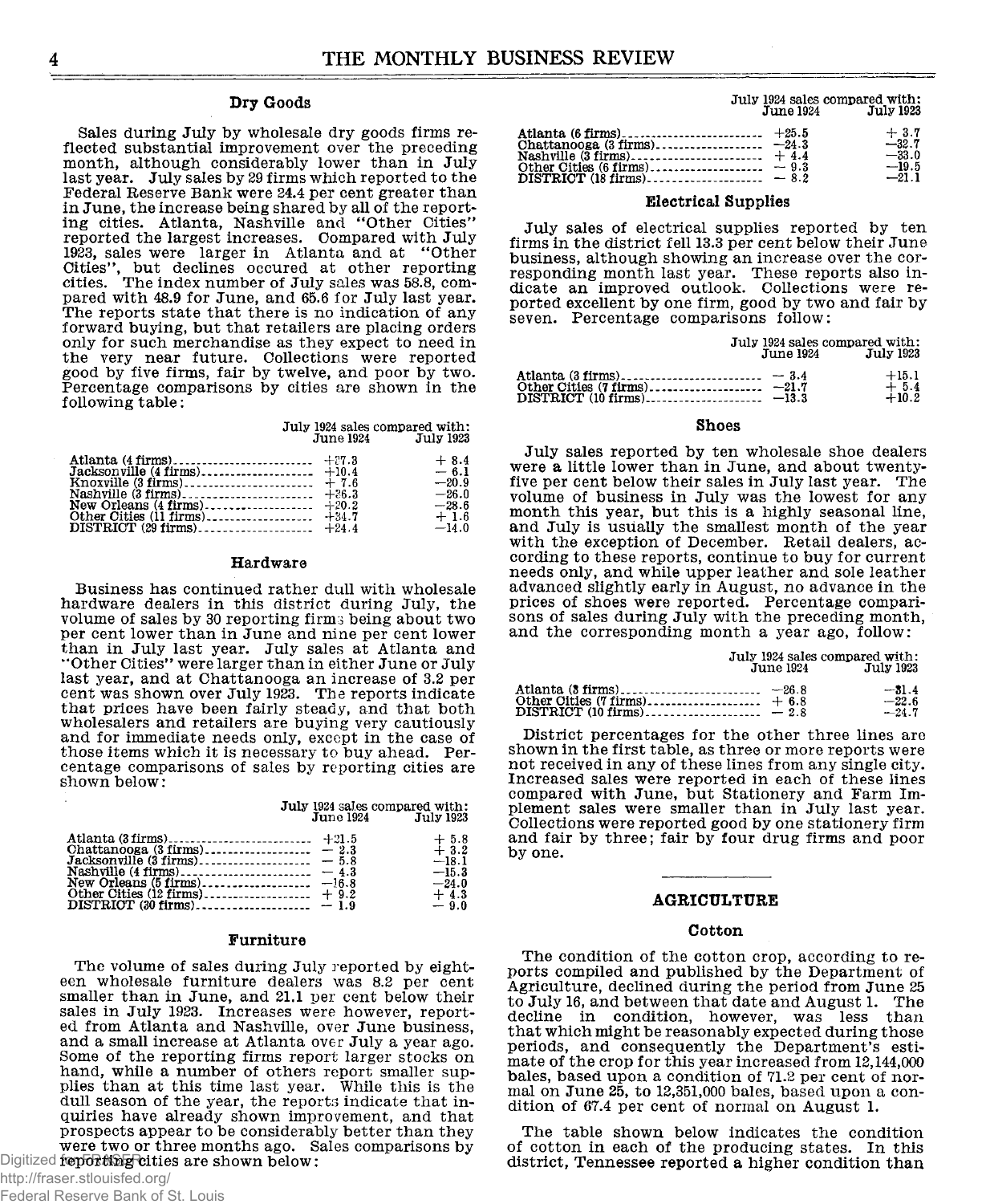on the earlier reporting dates, Alabama reported the same condition, while the other four states reported declines, the condition of the crop in Louisiana being 58 per cent of normal, compared with 78 per cent on June 25.

There was some shedding of squares and young bolls in the central and northern parts of Georgia, where a period of moderate drought the last half of July followed a period of frequent showers earlier in the month. Weevils are present but in greatly reduced numbers, and damage so far has not been serious over any considerable area. The Alabama crop is from ten days to two weeks late. Weevil damage has been slight because of high temperatures. While the Florida crop is reported to be late, harvesting has already begun and is being carried forward repidly, weevil damage being much less than usual. The cause of the decline of 20 points in the condition of cotton in Louisiana is the protracted drought, there having been no rain since early June in the northern and northwestern part of the state. In central Louisiana conditions are but slightly better, while in the southern part of the state rain is very much needed. In Mississippi the plants are generally undersized, due to both dry weather and late planting. There has been considerable shedding in many places. The drought has, however, as in other states, been effective in helping control weevil activity, and damage from the insect has so far been negligible. The dry weather also permitted rapid cultivation, and the crop is maturing earlier than usual. Since August first most parts of the state have received local showers which should tend to strengthen the late growth and stop some of the shedding. Further improvement is reported in Tennessee, where the crop is in a splendid state of cultivation. Very few grassy fields are seen, and the plant looks unusually healthy. Boll weevils are reported from many counties, but so far have done little damage. Shedding has been negligible.

The following figures show the condition of the crop in the cotton producing states on recent reporting dates, and comparative figures for the end of July 1923:

| ŵ               |          | <b>Condition of Cotton Crop</b> |         |         |  |
|-----------------|----------|---------------------------------|---------|---------|--|
|                 | August 1 | July 16                         | June 25 | July 25 |  |
| State           | 1924     | 1924                            | 1924    | 1923    |  |
|                 |          |                                 |         |         |  |
| Alabama         | 70       | 70                              | 70      | 66      |  |
| <b>Florida</b>  | 75       | 76                              | 79      | 52      |  |
| Georgia         | 73       | 76                              | 75      | 48      |  |
| Louisiana       | 58       | 66                              | 78      | 68      |  |
| Mississippi     | 67       | 70                              | 74      | 65      |  |
| Tennessee       | 69       | 68                              | 67      | 69      |  |
| <u>Virginia</u> | 51       | 54                              | 61      | 88      |  |
| North Carolina  | 58       | 56                              | 73      | 52      |  |
| South Carolina  | 60       | 59                              | 69      | 64      |  |
| Texas           | 66       | 69                              | 70      | 71      |  |
| Arkansas        | 71       | 70                              | 68      | 68      |  |
| <b>Missouri</b> | 72       | 65                              | 60      | 70      |  |
| Oklahoma        | 76       | 72                              | 72      | 63      |  |
| California      | 91       | 90                              | 90      | 88      |  |
| Arizona         | 92       | 94                              | 92      | 91      |  |
| All Other       | 74       | 70                              | 72      |         |  |
| United States   | 67.4     | 68.5                            | 71.2    | 67.2    |  |
|                 |          |                                 |         |         |  |

#### Other Crops

The prospective corn crop in Mississippi declined more than twelve million bushels during the month of July because of the continued dry weather. This is a loss of more than 28 per cent of the crop in prospect a month earlier, and unless subsequent conditions are more favorable than usual, indicates a crop smaller than any since 1909. In most places early<br>Digitized for FRASER

Federal Reserve Bank of St. Louis

corn has suffered more than that planted later. On some hill land the crop has been almost a complete failure. Dry weather also reduced the prospects for a larger production of corn in Georgia, but the indicated crop is still fully up to the average. Rains since the report date have been very beneficial. The corn crop in Tennessee improved during the first half of July, but the drought during the last half of the month had a disastrous effect on the earlier plantings. There are, however, many excellent fields of corn in all parts of the state.

#### Citrus Fruits

The condition of oranges has taken a sharp upward turn since the July report, and on August 1, was 89 per cent of normal, compared with 83 per cent a month earlier, and a usual condition on this date of 87 per cent. The Department's report states that the aphis infestation will not affect production as much this season as next, fruit for the 1924-25 crop being still on the trees with but little apparent damage. July weather has also benefitted grapefruit and the outlook is more favorable than a month ago. Late bloom was fairly heavy and rains have fallen about as needed over most of the belt. On August 1, the condition of 88 per cent was not up to last year's figure of 91 per cent on the date, but is above the usual condition at that time. Condition of limes is lower than a month ago, resulting from the extremely hot, dry weather on the Keys.

#### **COTTON MOVEMENT**

#### **Sixth Federal Reserve District**

|                                                                            | <b>July 1924</b> |        | <b>June 1924</b> | <b>July 1923</b> |
|----------------------------------------------------------------------------|------------------|--------|------------------|------------------|
| Receipts-Ports:                                                            |                  |        |                  |                  |
| New Orleans                                                                | 55.503           |        | 59.734           | 18.147           |
| Mobile                                                                     | 7.165            |        | 11.509           | 1.920            |
| $Savannah$ <sub>-----------------</sub>                                    | 19.045           |        | 41.873           | 22.652           |
| <b>Interior Towns:</b>                                                     |                  |        |                  |                  |
| Atlanta                                                                    | 4.961            |        | 8.202            | 966              |
| Augusta…………………                                                             | 3.833            |        | 6.699            | 3,063            |
|                                                                            | 990              |        | 1,576<br>2.024   | 688              |
| Montgomery                                                                 | 1,080            |        |                  |                  |
| Vicksburg                                                                  | 16.683           |        | 16.680           | 22.851           |
| Shipments-Ports:                                                           |                  |        |                  |                  |
| New Orleans                                                                | 78,724           |        | 113,724          | 40.317           |
| Mobile                                                                     | 7,866            |        | 11.787           | 1.580            |
| $Savannah$                                                                 | 43,514           |        | 36.093           | 30,803           |
| <b>Interior Towns:</b>                                                     |                  |        |                  |                  |
| Atlanta                                                                    | 8.160            |        | 12,052           | 9.261            |
| Augusta                                                                    | 7,410            |        | 7,969            | 5.231            |
| Macon                                                                      | 1.325            |        | 3.075            |                  |
| Montgomery                                                                 | 2.401            |        | 3.331            | 1.209            |
| <b>Vicksburg</b>                                                           | 18.437           |        | 18.060           | 22,968           |
| Stocks--Ports:                                                             |                  |        |                  |                  |
| New Orleans                                                                | 50.702           |        | 81.818           | 47.870           |
| Mobile                                                                     | 557              |        | 1.437            | 850              |
|                                                                            | 8.390            |        | 32,859           | 12.040           |
| <b>Interior Towns:</b>                                                     |                  |        |                  |                  |
| Atlanta                                                                    | 5.485            |        | 8.684            | 10.648           |
| Augusta                                                                    | 7.911            |        | 13.952           | 14.237           |
| Macon                                                                      | 2,350            |        | 2.926            | 4.013            |
| Montgomery                                                                 | 5.189            |        | 6.510            | 6.476            |
| Vicksburg                                                                  | 775              |        | 1.149            | 2.839            |
| Cotton Movement (bales) United States Since August 1, 1924.                |                  |        |                  |                  |
|                                                                            | 1924             | 1923   | 1922             | 1921             |
| Receipts at all U.S. Ports<br>Overland across Miss<br>Ohio, Potomac Rivers | 16.613           | 27.212 | 24.957           | 78.719           |

| to Nor. Mills and Can-          |       |        |        |        |
|---------------------------------|-------|--------|--------|--------|
| $ada$                           | 4.791 | 4.647  | 18.606 | 28.007 |
| Southern Mills Takings . 28,000 |       | 41.284 | 89.305 | 60.850 |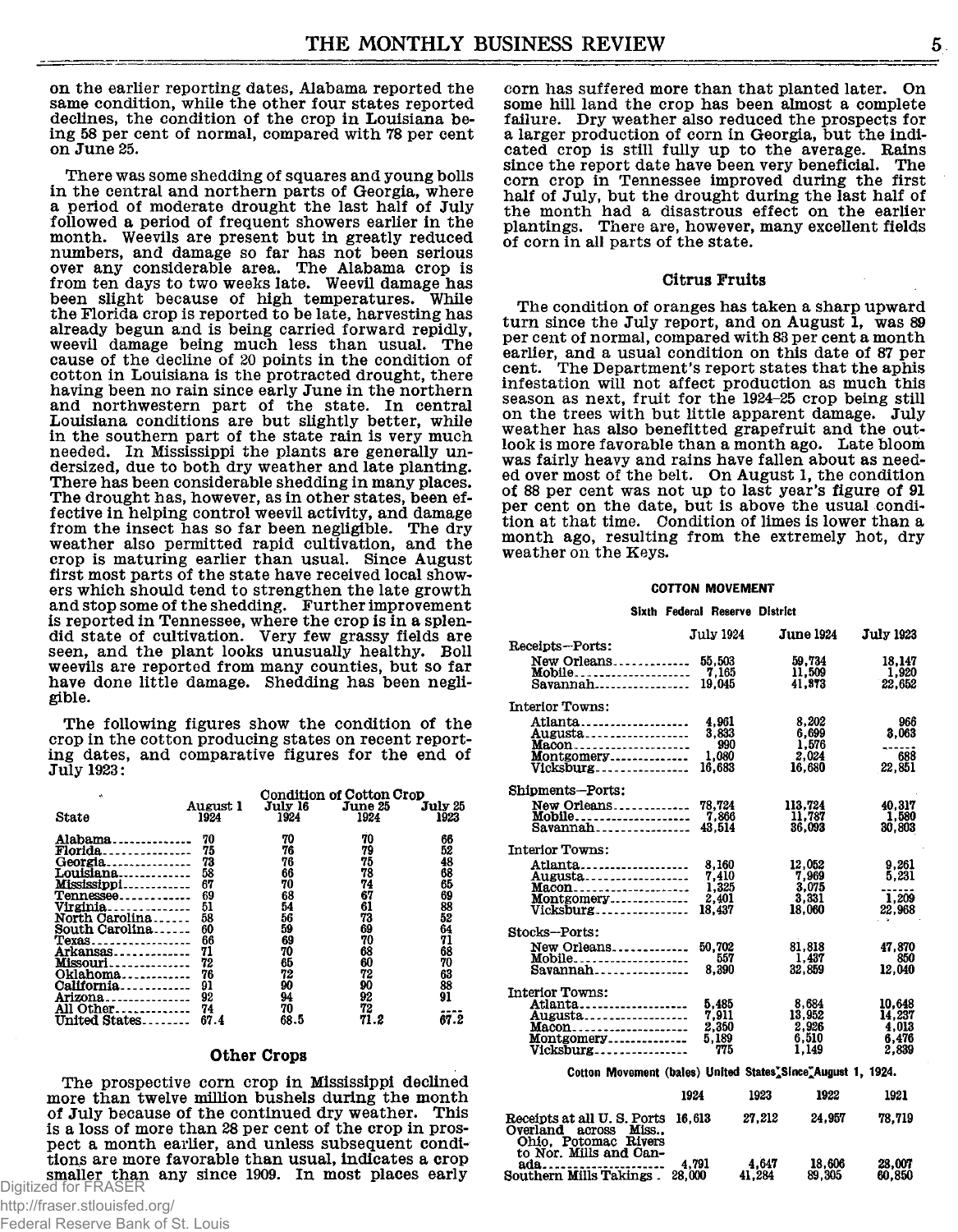#### Sugar Cane and Sugar

Because of the long drought in Louisiana, cane is growing slowly, and in some localities is suffering for moisture, although there have been light, local showers. A general rain was badly needed on the last crop report date. Field work is in excellent shape. The condition of the cane declined four points during July, and was 65 per cent of normal on August 1, indicating a probable yield of 12.1 tons per acre, and a total production for the State of approximately 2,853,240 short tons of cane on the acreage to be used for sugar, as against 2,386,648 short tons last year. The quantity of sugar, based on the August 1 condi- $\;$  tion, is forecast at 201,000 short tons, compared with 162,123 short tons last year. The thin stands, lateness of the crop, small size of the stalks, and slow growth are all factors entering into the low current condition.

|                  | <b>MOVEMENT OF SUGAR</b> |
|------------------|--------------------------|
| Raw Sugar-Pounds |                          |

|                                                          | <b>July 1924</b>          | <b>June 1924</b>          | July 1923                |
|----------------------------------------------------------|---------------------------|---------------------------|--------------------------|
| <b>Receipts:</b><br>New Orleans<br>Savannah.<br>.        | 157.730.828<br>62,222,212 | 90.811.909<br>28.691.839  | 56.504.459<br>9.743.998  |
| Meltings:                                                |                           |                           |                          |
| New Orleans<br>$Savannah$ <sub>----------</sub>          | 182,646,105<br>41,755,350 | 148.085.423<br>41,848,988 | 50.427.181<br>15,733,977 |
| Stock:                                                   |                           |                           |                          |
| New Orleans                                              | 29.595.188<br>29.990.025  | 54,510,465<br>9.523.163   | 52.778.011<br>7.185.870  |
|                                                          | Refined Sugar-Pounds      |                           |                          |
|                                                          | <b>July 1924</b>          | June 1924                 | July 1923                |
| <b>Shipments:</b><br>New Orleans<br>Savannah.<br>------- | 171,816,349<br>32,221,239 | 178.679.118<br>48,393,463 | 84.223.041<br>24.121.411 |
| Stock:<br>New Orleans.<br>$- - - - - -$                  | 49, 105, 668              | 47,289,863                | 107.709.041              |
| Savannah.<br>.                                           | 10.965.697                | 3.433.539                 | 3.893.507                |
|                                                          |                           |                           |                          |

**Rice** 

The condition of the rice crop in Louisiana has fallen off ten per cent during July, because of the prolonged drought. The condition on August 1, was 80 per cent of normal, compared with 90 per cent a month earlier, and a ten year average on August 1, of 87.8 per cent. The continued dry weather has brought about a great deficiency of fresh water not only in streams and lakes, but in wells, and many irrigating plants have ceased to operate.

For the United States as a whole, the condition of the rice crop on August 1, was 83.4 per cent of normal, as against 91.1 per cent on July 1. The probable production in Louisiana this year is now estimated at 15, 132,000 bushels, based on the condition August 1, and for the United States estimated production is 32,859, 000 bushels, compared with a production of 33,300,000 bushels last year.

#### RICE MOVEMENT

#### Rough Rice (Sacks) Port of New Orleans

| <b>July 1924</b> | <b>June 1924</b> | July 1923 |
|------------------|------------------|-----------|
| 9.416            | 740              | 43.424    |
|                  | 1.701            | 39,336    |
|                  | 34.188           | 41,967    |

#### Clean Rice (Pockets) Port of New Orleans

|                                       | July 1924                  | <b>June 1924</b>           | July 1923                     | Total earning assets<br>Cash reserves                                | 32,464<br>155.578          | .<br>31,353<br>161.152     | .<br>51,043<br>132,870     |
|---------------------------------------|----------------------------|----------------------------|-------------------------------|----------------------------------------------------------------------|----------------------------|----------------------------|----------------------------|
| Shipments<br>$SpecRASER$<br>Digitized | 15.341<br>11.036<br>72.008 | 14.133<br>34.646<br>97,703 | 104.741<br>163.448<br>133.287 | Total deposits<br>F. R. Notes in actual circulation<br>Reserve Ratio | 58,517<br>131.296<br>82.0% | 56.999<br>136,211<br>83.4% | 53.248<br>132.203<br>71.6% |

http://fraser.stlouisfed.org/

Federal Reserve Bank of St. Louis

#### **Receipts of Rough Rice (Barrels)**

|                                                              |                            | Season to<br>July 1924 July 31, 1924       | Last season to<br>July 31, 1923           |
|--------------------------------------------------------------|----------------------------|--------------------------------------------|-------------------------------------------|
| Association Mills<br>New Orleans Mills<br>Outside Mills<br>. | 2.602<br>2,236<br>800      | 4.838.084<br>731,253<br>1,785,746          | 5.606.924<br>1.233.883<br>2.178.377       |
| Total                                                        | 5.638                      | 7.355.083                                  | 9,019.184                                 |
| Distribution of Milled Rice                                  |                            | (Pockets)                                  |                                           |
|                                                              |                            | July 1924 July 31, 1924                    | Season to Last season to<br>July 31, 1923 |
| Association Mills<br>New Orleans Mills<br>Outside Mills      | 60.691<br>34.603<br>39,965 | 5.177.562<br>846.980<br>1.925.492          | 5,693,424<br>1,464.378<br>1.998.282       |
|                                                              | 135,259                    | 7.950.034                                  | 9.156.084                                 |
|                                                              | <b>Stock on Hand</b>       |                                            |                                           |
|                                                              |                            | August 1, 1924 July 1, 1924 August 1, 1923 |                                           |
| Association Mills<br>New Orleans Mills<br>Outside Mills      | 38.147<br>97.844<br>29,250 | 105.159<br>129.181<br>68.300               | 388.224<br>172,207<br>184.050             |
| 165.241<br>Total.                                            |                            | 302,640                                    | 744,481                                   |
|                                                              |                            |                                            |                                           |

#### **FINANCIAL**

Weekly reports received from member banks in the principal cities of the district showed slight but steady declines in loans and discounts during the last three weeks in July, a small increase being reported for the week ended August 6, however over the preceding week. The total on August  $6$  was slightly higher than on the corresponding reporting date last year. Time deposits held by these banks were a little smaller on August 6 than on July 9, but larger than on August 8, 1923, while demand deposits were smaller on August 6 than on either of those reporting dates.

## **Member Banks in Selected Cities (000 Omitted)**

|                                                               |         |         | Aug. 6, 1924 July 9, 1924 Aug. 8, 1923 |
|---------------------------------------------------------------|---------|---------|----------------------------------------|
| <b>Bills Discounted:</b>                                      |         |         |                                        |
| Secured by Govt. Obligations \$                               | 7.588   | \$7.771 | \$7.797                                |
| Secured by stocks and bonds                                   | 64.044  | 67.330  | 62.575                                 |
| All other                                                     | 334.489 | 335.363 | 328.635                                |
| Total                                                         | 406.121 | 410.464 | 399 007                                |
|                                                               | 29,766  | 28.751  | 43.377                                 |
| Other Stocks and Bonds                                        | 41.575  | 40.999  | 40.185                                 |
| Total loans, discounts and invest-                            |         |         |                                        |
| $ments \dots \dots \dots \dots \dots \dots \dots \dots \dots$ | 447.462 | 480.304 | 482,569                                |
|                                                               | 187.746 | 189.041 | 177.869                                |
| Demand deposits                                               | 268,412 | 268,488 | 272.720                                |
| Accommodation at F. R. Bank                                   | 5.751   | 8.182   | $^*$ 15,211                            |

The weekly statement of the Federal Reserve Bank of Atlanta for August 13 showed a total of bills discounted slightly larger than a month ago, although on August 6 a new low point for the year was reached. Acceptances purchased in the open market declined nearly one third during the four-week period, while United States securities owned by the bank increased. Total earnings assets increased somewhat during this period, but were substantially lower than on the corresponding reporting date last year. There was a decline in cash reserves, and a small decrease in the reserve ratio, notwithstanding a lower volume of Federal Reserve Notes in circulation.

#### **Federal Reserve Bank (000 Omitted)**

|                                   | Aug, 13, 1924 July 16, 1924 Aug, 15, 1923 |         |               |
|-----------------------------------|-------------------------------------------|---------|---------------|
| Bills Discounted:                 |                                           |         |               |
| Secured by Govt. Obligations \$   | 2,884                                     | 2.778   | 8.633         |
| All Other                         | 26 760                                    | 26.854  | 33.596        |
| Total                             | 29.644                                    | 29.632  | 42.229        |
| Bills bought in open market       | 862                                       | 1,293   | 8.542         |
| U. S. Securities                  | 1.958                                     | 428     | 272           |
| Total earning assets              | 32.464                                    | 31,353  | 51,043        |
| Cash reserves                     | 155.578                                   | 161.152 | 132.870       |
| Total deposits                    | 58,517                                    | 56.999  | 53.248        |
| F. R. Notes in actual circulation | 131.296                                   | 136.211 | 132,203       |
| Decenie Detio                     | 99.07                                     | 02.07   | <b>71 007</b> |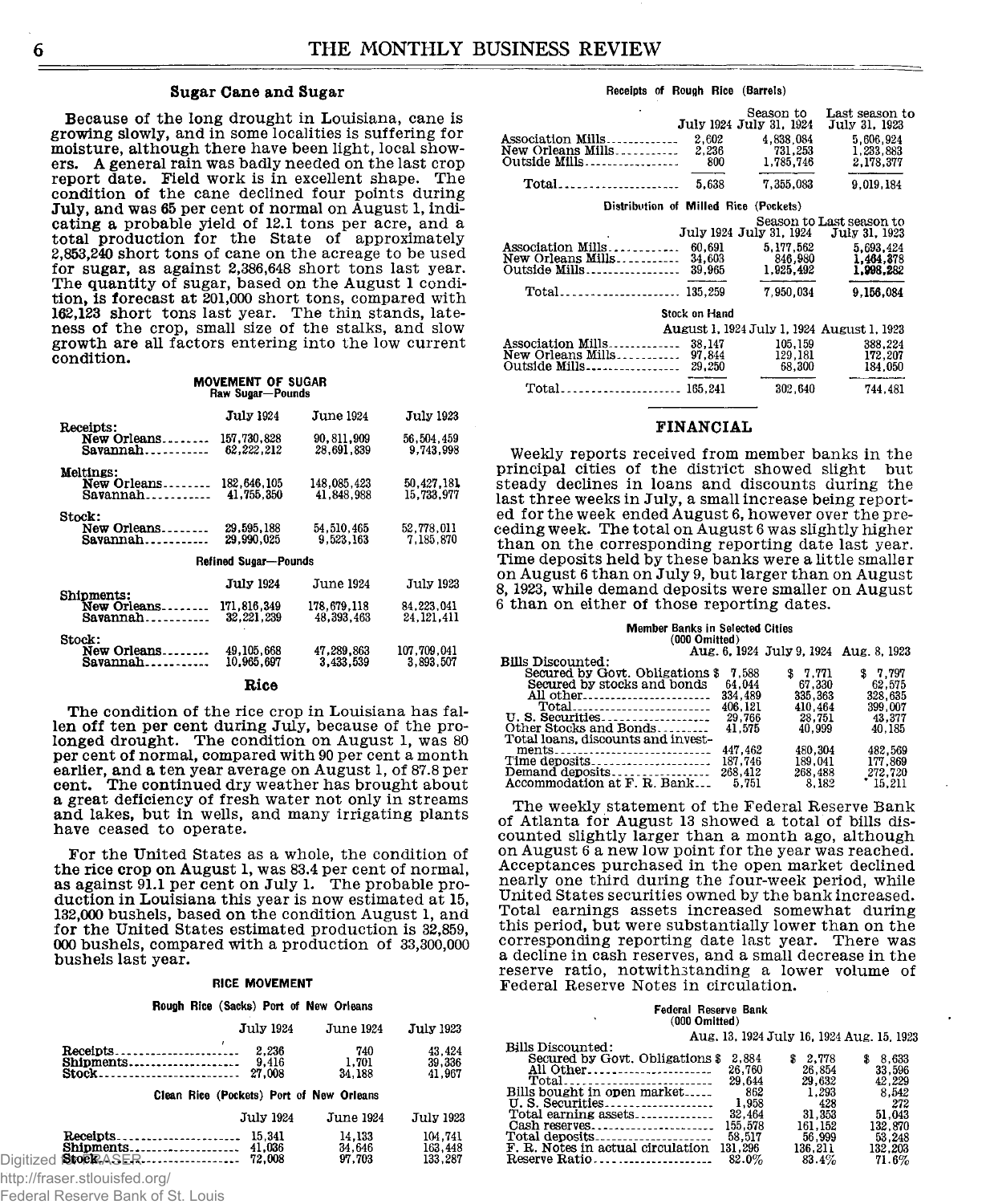Savings deposits at the end of July, with the usual comparisons, reported by 94 banks in the district, are shown in the following table:

|                                                                                                                                                                        |                                                                                                       |                                                                                                     | Comparison of                                                        |                                                                                                       | Comparison of                                                       |
|------------------------------------------------------------------------------------------------------------------------------------------------------------------------|-------------------------------------------------------------------------------------------------------|-----------------------------------------------------------------------------------------------------|----------------------------------------------------------------------|-------------------------------------------------------------------------------------------------------|---------------------------------------------------------------------|
|                                                                                                                                                                        | <b>July 1924</b>                                                                                      | <b>June 1924</b>                                                                                    |                                                                      | July 1924-June 1924 July 1923                                                                         | July 1924-1923                                                      |
| Atlanta (7 banks)<br>Birmingham (5 banks)<br>Jacksonville (5 banks).<br>Nashville (10 banks).<br>New Orleans (8 banks)<br>Other Cities (59 banks).<br>Total (94 banks) | \$31,462,936<br>22, 218, 250<br>20,096,269<br>19,569,117<br>48.360.174<br>87,093,183<br>\$228,799,929 | \$32,528,003<br>23,050,528<br>20,381,698<br>19,768,741<br>49,615,972<br>89,924,763<br>\$235,269,705 | $=$ 3.3<br>$=$ 3.6<br>$-1.4$<br>$-1.0$<br>$-2.5$<br>$-3.1$<br>$-2.7$ | \$30,529,041<br>21.419.759<br>18, 191, 122<br>18,502,639<br>45.023.954<br>81,933,579<br>\$215,600,094 | $+3.1$<br>$+3.7$<br>$+10.5$<br>$+5.8$<br>$+7.4$<br>$+6.3$<br>$+6.1$ |

#### DEBITS TO INDIVIDUAL ACCOUNTS

#### Sixth Federal Reserve District

#### **Week Ending**

|                    | Aug. 13, 1924 |               | JUIV 16. 1924 - AUG. 15. 1923 |
|--------------------|---------------|---------------|-------------------------------|
| Albany\$           | 774,000       | 746.000<br>s  | 816,000<br>\$                 |
| Atlanta            | 26.151.000    | 32.680,000    | 24.748.000                    |
| Augusta            | 4.340.000     | 5.850.000     | 4.051.000                     |
| Birmingham         | 24.007.000    | 26.333,000    | 21,680,000                    |
| <b>Brunswick</b>   | 633,000       | 638,000       | 714.000                       |
| Chattanooga        | 7.995.000     | 8.638.000     | 8,342,000                     |
| Columbus           | 2.156.000     | 2,605,000     | 2.340.000                     |
| Dothan             | 395,000       | 424,000       | 365.000                       |
| Elberton           | 144.000       | 182.000       | 248,000                       |
| Jackson            | 3.100.000     | 3.500.000     | 2.502,000                     |
| Jacksonville       | 13.412.000    | 14.231.000    | 10.578.000                    |
| Knoxville          | 6.437.000     | .             | 6.550.000                     |
| Macon              | 4.814.000     | 5.318.000     | 3.712.000                     |
| Meridian           | 2.966.000     | 2.975.000     | 1.785.000                     |
| Mobile             | 5.205.000     | 6.161.000     | 5.908.000                     |
| Montgomery         | 3.889.000     | 5.007.000     | 3.489.000                     |
| Nashville          | 14.922.000    | 17.205.000    | 14.689.000                    |
| Newnan             | 304.000       | 331.000       | 223,000                       |
| New Orleans        | 57,914,000    | 67.272.000    | 48,003,000                    |
| Pensacola          | 1.461.000     | 1,763,000     | 1.631,000                     |
| $Savannah$         | 6.773.000     | 9.012.000     | 7.296.000                     |
| Tampa              | 7.391.000     | 8,650,000     | 6.360.000                     |
| Valdosta           | 1,285,000     | 966,000       | 987.000                       |
| $Vicksburg$        | 1,430,000     | 1.958.000     | 1.428.000                     |
| Total\$197,898,000 |               | \$222,446,000 | \$178,445,000                 |

#### Commercial Failures

Commercial failures in the Sixth Federal Reserve District during July were about the same in number as in June, but the total liabilities of defaulting concerns was half a million dollars smaller, according to statistics compiled by R. G. Dun & Co. The number of failures was larger than in July last year, but liabi-<br>lities were considerably smaller.

Compared with June, the total amount of liabilities in July increased preceptibly in the Cleveland and San Francisco districts, but registered a noticeable decrease in the Boston, Chicago and St. Louis districts. Compared with July 1923, material increasees occurred in the New York, Richmond and San Francisco districts, while decreases were shown in the Chicago, Kansas City and Dallas districts. Comparisons of figures for the sixth District, and for the United States, are shown below:

| Number:                                                                | <b>July 1924</b> | <b>June 1924</b>          | <b>July 1923</b>          |
|------------------------------------------------------------------------|------------------|---------------------------|---------------------------|
| Sixth District<br>United States                                        | 102<br>1.615     | 103<br>1.607              | 82<br>1.231               |
| Liabilities:<br>Sixth District \$1,299,886<br>United States 36.813.238 |                  | \$1,805,051<br>34,099,031 | \$1,743,751<br>35.721.188 |

#### **BUILDING**

The value of permits issued at twenty reporting cities in the sixth district during July totaled \$10,  $524,624$ , and was more than 25 per cent larger than the total for July a year ago, and exceeded the June figure by a slightly larger percentage. The index number for July stands at 291.9, compared with 230.8 for June and 232.8 for July 1923. Large totals were reported from Birmingham, Jacksonville, Miami, Atlanta and New Orleans, the last two however being somewhat lower than the value of permits issued during July last year at those two cities. Although not included in the totals, or indexed numbers, the July figure reported from Lakeland, Florida, was also unusually large. Comparative figures in detail are shown in the following table, and index numbers are shown on page 12.

**Percentage of**

#### BUILDING PERMITS—JULY 1924

#### Sixth Federal Reserve District

|                                                                        | No.                                                 | Alteration & Repairs<br>Value   | No.                    | New Buildings<br>Value              | Total<br>July 1924                  | Total<br><b>July 1923</b>         | T CIOCTINGPO OT<br>Increase or<br>Decrease |
|------------------------------------------------------------------------|-----------------------------------------------------|---------------------------------|------------------------|-------------------------------------|-------------------------------------|-----------------------------------|--------------------------------------------|
| Alabama:<br>Anniston.<br><u>Birmingham</u><br>Mobile                   | 8<br>161                                            | 2,310<br>s<br>141,459<br>16,740 | 11<br>344              | 16,290<br>\$<br>1.710.311<br>69,300 | 18,600<br>S.<br>1,851,770<br>86,040 | \$<br>14.400<br>645.539<br>71,831 | 29.2<br>┿<br>186.9<br>19.8<br>$\div$       |
| Montgomery.<br>----------------------------                            | $\frac{54}{57}$                                     | 17.743                          | $\frac{19}{22}$        | 62,155                              | 79.898                              | 156,100                           | 48.8<br>—                                  |
| Florida:<br>Jacksonville<br><i>Lakeland</i>                            | 233<br>                                             | 94.234                          | 80                     | 729,250                             | 823.484<br>,061,155                 | 408.641<br>82,325                 | $+101.5$<br>$+1189.0$                      |
| *Miami Beach                                                           | $\begin{array}{c} 81 \\ 10 \\ 48 \\ 58 \end{array}$ | <br>295,540<br>65,000           | ----<br>172<br>17      | .<br>1,632,290<br>484,100           | 1.927.830<br>549,100                | 1.229.900<br>363.965              | 56.7<br>50.9<br>$^{\mathrm{+}}$            |
| Orlando.<br><br>Pensacola.<br>------------------------------<br>Tampa. | 159                                                 | 30,180<br>11.600<br>43.776      | $\frac{90}{10}$<br>152 | 238.225<br>40.000<br>304,255        | 268,405<br>51,600<br>348,031        | 349,620<br>23.768<br>199,247      | 23.2<br>--<br>117.1<br>$+$<br>74.7         |
| Georgia:<br>Atlanta<br><br>Augusta<br>Columbus                         | 151<br>113                                          | 113,555<br>10.285               | 260<br>31              | 1.598.803<br>213.704                | 1,712,358<br>223,989<br>50,000      | 1.913.080<br>76,860<br>58.530     | 10.5<br>-<br>$+191.4$<br>14.6<br>-         |
| Macon.<br>Savannah.<br>Digitized for FRASER                            | ----<br>103<br>14                                   | ---------<br>50,376<br>8,400    | .<br>35<br>63          | 102.175<br>199.125                  | 152,551<br>207,525                  | 154,773<br>225,325                | 1.4<br>$\hspace{0.05cm}$<br>7.9<br>---     |

http://fraser.stlouisfed.org/

Federal Reserve Bank of St. Louis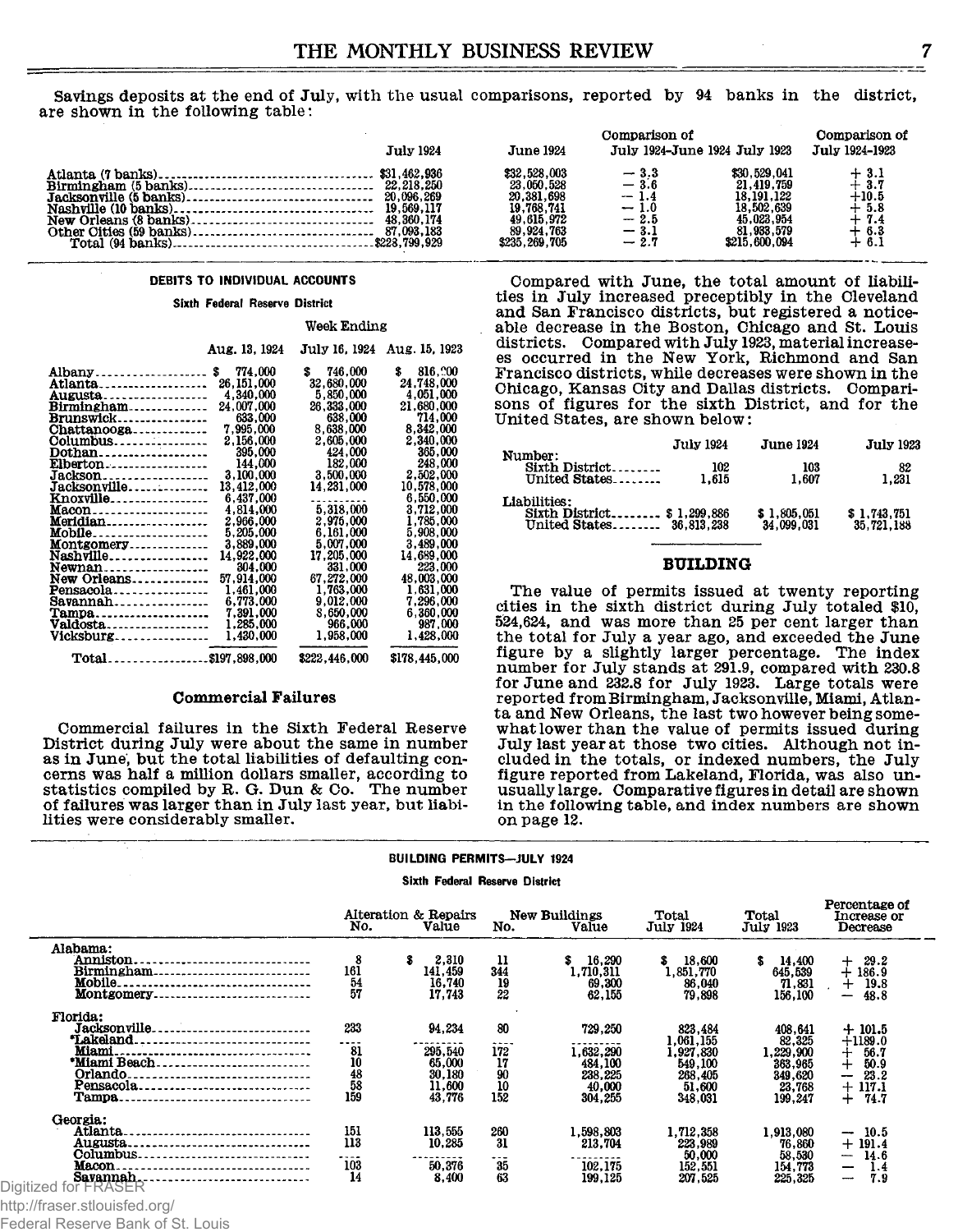## THE MONTHLY BUSINESS REVIEW

| $\frac{56}{36}$  | 165,350<br>11,996                          | 208<br>18              | 1.145.425<br>107.145                   | 1,310,775<br>119,141                    | l.425.200<br>25.875                     | $-8.0$<br>$+360.4$                                                                            |  |
|------------------|--------------------------------------------|------------------------|----------------------------------------|-----------------------------------------|-----------------------------------------|-----------------------------------------------------------------------------------------------|--|
| 140<br>118<br>99 | 87.078<br>$\frac{5,500}{17,300}$<br>65.965 | 17<br>26<br>131<br>149 | 90,850<br>67,600<br>478,020<br>480.314 | 117.928<br>73,100<br>495,320<br>546,279 | 349.876<br>24.430<br>607.800<br>433,959 | 49.2<br>$\overline{\phantom{a}}$<br>$+199.2$<br>18.5<br>$\overline{\phantom{m}}$<br>25.9<br>∸ |  |
| 1694             | \$1.189.387                                | 1838                   | \$9,285,237                            | \$10.524.624                            | \$8,394,754                             | 25.4<br>$+$                                                                                   |  |
|                  |                                            |                        |                                        |                                         |                                         |                                                                                               |  |

**♦Not included in totals or index numbers.**

#### IMPORTS AND EXPORTS

Preliminary statistics compiled and published by the Department of Commerce show a small increase in the value of merchandise imported during July compared with June, but a decline in the volume of exports. Both imports and exports showed decreases compared with July last year. The total value of imports during the seven months ending with July was somewhat lower than during the same period a year ago, while a small increase is shown in the value of exports during that period over the same time last year.

Detailed comparisons are indicated by the following figures:

|                                                                                                                 | 1924                       | 1923                                            |
|-----------------------------------------------------------------------------------------------------------------|----------------------------|-------------------------------------------------|
| Imports:<br>$July \dots \dots \dots \dots \dots \dots \$<br>June<br>Seven months ending with July 2.128,084,726 | 278,400,000<br>274,015,523 | 287, 433, 769<br>320, 233, 799<br>2.375.053.669 |
| Exports:<br>June<br>Seven months ending with July 2.367.720, 131                                                | 278.000.000<br>306.982.365 | 302.186.027<br>319,956,953<br>2.247.745.214     |

#### Gold and Silver

Imports and exports of gold and silver are shown in the following table:

|                    | July 1924               |     | <b>July 1923</b>         |
|--------------------|-------------------------|-----|--------------------------|
| Imports:<br>Silver | 18.834.423<br>7.127.613 |     | 27,929,447<br>10.066.463 |
| Exports:<br>Silver | 327,178<br>9.190.362    | - 8 | 522,826<br>6.233.163     |

#### New Orleans

The value of merchandise imported through the port of New Orleans during June amounted to \$13, 690,451, smaller by about six million dollars than in May, but an increase of more than \$300,000 over June last year. Compared with May, there was a large decline in the volume and value of coffee imported, while other decreases are also shown in the value of sugar, gasoline, burlaps, molasses, nitrate of soda and newsprint paper. Compared with June 1923, decreases are noted in the value of sugar and mineral oil, but increased values are reported in a number of other important articles of import. Following are principal articles imported during June 1924:

|                               | Volume    | Value       |
|-------------------------------|-----------|-------------|
|                               |           | \$3,345,396 |
|                               |           | 3.295.631   |
|                               |           | 1.158.850   |
|                               |           | 1,021,118   |
|                               |           | 997.086     |
|                               |           | 827,432     |
|                               |           | 715.937     |
| Creosote Oil. gals            | 3.322.127 | 513.525     |
|                               | 6.280.997 | 415,035     |
|                               |           | 194,836     |
|                               |           | 146.927     |
| http://fraser.stlouisfed.org/ |           |             |

Federal Reserve Bank of St. Louis

Import figures at New Orleans for June of the past ten years are shown below for comparison:

| June 1924\$13,690.451 | June 1919\$14.049.139 |
|-----------------------|-----------------------|
| June 192313.334.356   | June 1918 9.769.838   |
| June 192212.972.956   | June 1917 8.653.219   |
| June 1921 7,958,514   | June 1916 8.316.966   |
| June 192031,384,171   | June 1915 7.740.371   |
|                       |                       |

#### Grain Exports

Grain exports from New Orleans during the month of July 1924 which begins the new season, amounted to 970,638 bushels, showing a decline of over 400,000 bushels when compared with the figure of July 1923, 1,373,795. Decreases are shown in all exports with the exception of corn, which shows an increase of 181,853 bushels.

| July 1924 | July 1923                      |
|-----------|--------------------------------|
|           | 1.013.977<br>204.420<br>28.970 |
|           |                                |
|           | 1.373.795                      |

#### **LUMBER**

While production of lumber by mills reporting weekly to the Southern Pine Association has been maintained at a level between 80 and 90 per cent of normal, the volume of orders received by these mills has been substantially larger, and has exceeded normal production during the last two weeks in July and first week in August. Shipments have also continued to exceed the output each week. Eighty-six mills reported their running time for the week ending August 1, and of this number seventy-nine operated full time or five days, while five operated overtime and four of these operated double shifts. Reports indicate that prices have strengthened as a result of the increased demand and the trend is now upward. Furniture factories are said to be placing more orders, and railroads are also reported to be placing some business. The following are preliminary figures reported to the Southern Pine Association for July with comparisons:

|                                                                            | <b>July 1924</b>                              | <b>June 1924</b>                          | <b>July 1923</b>                          |  |
|----------------------------------------------------------------------------|-----------------------------------------------|-------------------------------------------|-------------------------------------------|--|
|                                                                            | 145 Mills                                     | 143 Mills                                 | 129 Mills                                 |  |
| Orders<br>Production <sub>---------------</sub><br>Normal production these | 381.442.071<br>350, 559, 243<br>342, 528, 166 | 286.779.846<br>286.502.439<br>301.302.116 | 247.321.171<br>294.574.823<br>306.456.202 |  |
|                                                                            | 361.131.797                                   | 344, 158, 842                             | 321.531.092                               |  |
| Stocks end of month                                                        | 864,553,892                                   | 838.771.980                               | 725.020.138                               |  |
| Normal stocks these mills                                                  | 975, 387, 232                                 | 908.937.169                               | 863.574.004                               |  |
| Unfilled orders                                                            | 223.814.955                                   | 184.091.553                               | 204.603.223                               |  |
| COTTON CONSUMPTION                                                         |                                               |                                           |                                           |  |

|                                      | <b>July 1924</b>   | <b>June 1924</b>   | July 1923             |
|--------------------------------------|--------------------|--------------------|-----------------------|
| Cotton Consumed:                     | 346.671            | 350,277            | 462.654               |
| Lint<br>$Linters$                    | 40.884             | 39.583             | 45.933                |
| On Hand in Consuming Establishments: |                    |                    |                       |
| Lint<br><b>Linters</b>               | 718.827<br>100.640 | 950,625<br>110.778 | 1,093,618<br>127, 139 |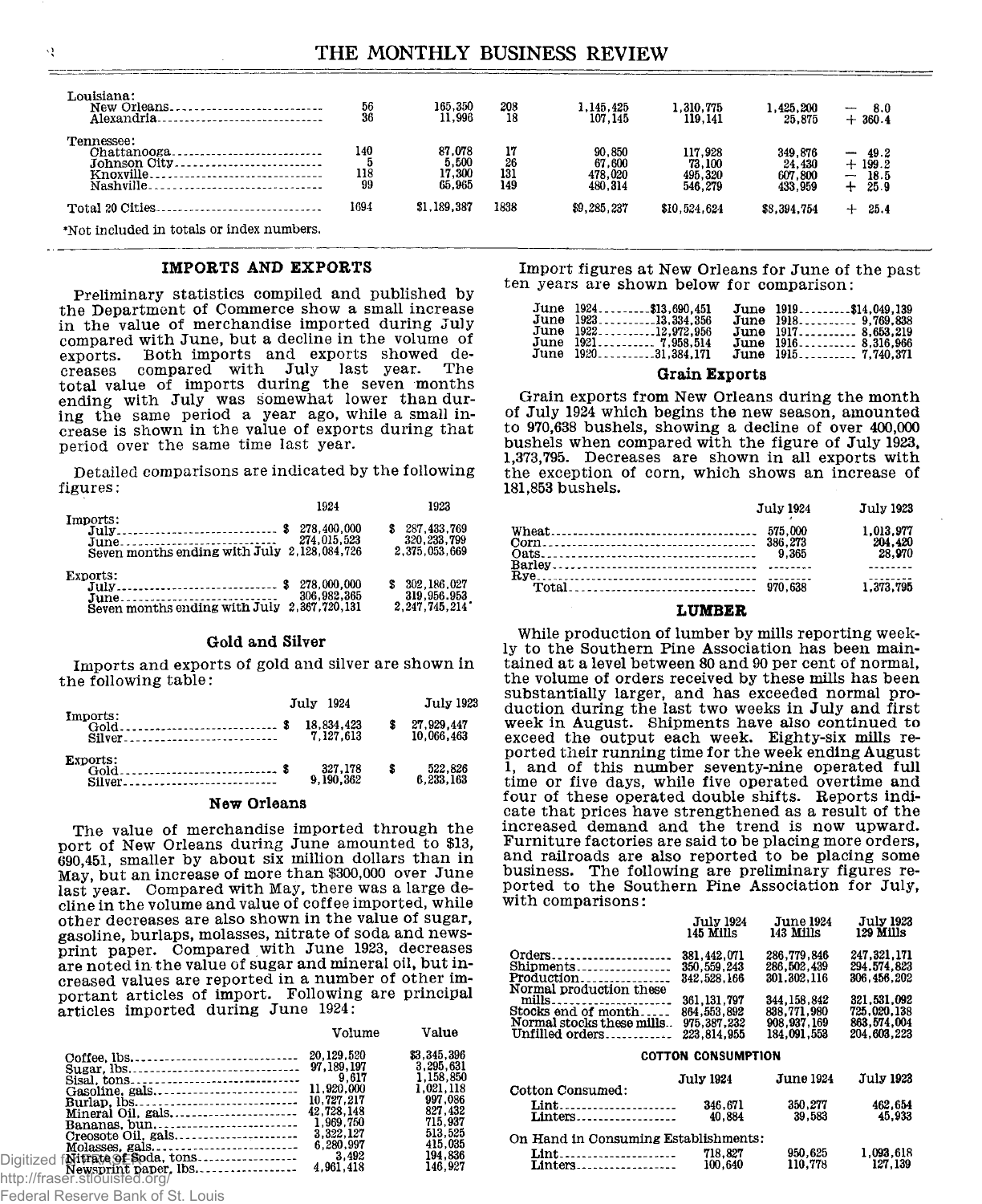| In Public Storage and at Compresses:   |                       |                       |                        |
|----------------------------------------|-----------------------|-----------------------|------------------------|
| Lint                                   | 673.934               | 882,204               | 938.903                |
| <b>Linters</b>                         | 57.796                | 69,742                | 36,000                 |
| Exports:                               |                       |                       |                        |
| Lint<br>Linters                        | 202.627               | 217,598               | 167.808                |
| $Imports$                              | 8.906<br>6.597        | 13.381<br>13.641      | 3.661<br>6,356         |
| Active Spindles                        | 28,710,359            | 29, 216, 486          | 34.243.817             |
|                                        |                       |                       |                        |
|                                        |                       |                       |                        |
| Cotton                                 | Growing States        |                       |                        |
|                                        | <b>July 1924</b>      | <b>June 1924</b>      | July 1923              |
| Cotton Consumed                        | 241,069               | 247.478               | 308,262                |
| On Hand in Consuming<br>Establishments | 339,439               | 490,867               | 532,076                |
| In Public Storage and at               |                       |                       |                        |
| $Compresses$<br>Active Spindles        | 526.671<br>15.392.664 | 749,269<br>15.582.725 | 753, 283<br>15.872.395 |

#### **MANUFACTURING**

#### Cotton Cloth

Reports for July were made to the Federal Reserve Bank by 31 mills in this district manufacturing cotton cloth. Their production in July was 22,831,892 yards of cloth, and was 5.7 per cent smaller than their output in June, but only 3.6 per cent less than their production in July last year. Shipments, orders received, and unfilled orders on hand at the end of the month were larger than for either the preceding month or the corresponding month a year ago. Orders booked during July this year were, in fact, more than three times as large as during July 1923, while stocks on hand were more than twice as large as at the end of that month, although showing only a negligible increase over June this year.

Correspondent mills state that their inquiries are showing considerable improvement, that they are booking more business, which is evidenced by the increase in orders reported, but that prices are still unsatisfactory. Percentage comparisons are shown below.

|  | July 1924 compared with:<br>July 1924 July 1923                 |
|--|-----------------------------------------------------------------|
|  | $-8.6$<br>$+14.1$<br>$-+233.1$<br>$+26.5$<br>$+103.2$<br>$-9.0$ |

#### Cotton Yarn

Reports received from 26 yarn manufacturers, whose output during July amounted to nearly five million pounds of yarn, showed a decrease of 3.7 per cent compared with the preceding month, and a decline of 23.8 per cent compared with production during July 1923. Shipments of yarn also showed a small decline compared with June, but a more substantial one in comparison with July 1923. Orders, however, showed a substantial increase over June, and were 35 per cent greater than were received during July last year. Unfilled orders and stocks on hand were both larger than for June, and while stocks were half again as large as at the end of July 1923, an unfavorable comparison was shown by the volume of unfilled orders. Quite a number of these reports indicate an unsatisfactory market for yarns, although some of them state that inquiries are beginning to improve. Some mills are still closed down, while others continue to operate on limited schedules because of the dull

Digitize**t for ket** ASER

http://fraser.stlouisfed.org/ Federal Reserve Bank of St. Louis

|                  | July 1924 compared with: |
|------------------|--------------------------|
| <b>June 1924</b> | <b>July 1923</b>         |

|  | $-23.8$<br>$-35.4$<br>$+35.3$ |
|--|-------------------------------|
|  | $-5.9$<br>$+51.5$<br>$-4.3$   |

#### **O v e r a lls**

**Overall production during July showed declines** compared with both the preceding month and the corresponding month last year. Orders received by reporting mills, however, and orders on hand at the end of the month, were substantially larger than in either June this year or July a year ago, resulting in a considerably smaller quantity of stocks on hand. Some of the reports state that current demand is still rather slow but that the outlook is hopeful. Percentage comparisons follow:

|                   | July 1924 compared with: |
|-------------------|--------------------------|
| <b>J</b> une 1924 | July 1923                |

|  | $-8.9$   |
|--|----------|
|  | $-51.5$  |
|  | $+232.0$ |
|  | $+171.4$ |
|  | $-11.6$  |

#### **B r i c k**

Production of brick during July was larger than in June, but smaller than in July last year. Stocks on hand showed a slight increase over June, but were lower than at the end of July 1923. Orders booked during the month showed a decided decline, and reports indicate that prices declined to some extent as **a** result. Comparisons of July figures with those for **June, and for July 1923, follow** 

**July 1924 compared with:**<br>une 1924 **July 1923 June 1924 Ju ly 1923**

|  | $-14$ 1<br>$-74$<br>$+12.3$<br>$-81$ |
|--|--------------------------------------|
|  | $-33.7$                              |

#### **Hosiery**

The following table contains figures reported to the Census Bureau for June and July by 24 identical establishments manufacturing hosiery. Production in July was a little lower than in June. Shipments increased slightly, however, and stocks on hand at the end of July were not quite up to those held a month earlier. Orders booked during the month gave some indication of fall buying, and cancellations were not so large as in June.

| July 1924          | June 1924.                                                      |
|--------------------|-----------------------------------------------------------------|
| 440.736<br>927.871 | 426.636<br>431.499<br>1.406.756<br>380.475<br>47.257<br>956.032 |

#### **E M P L O Y M E N T**

Increased unemployment during July is indicated in reports made to the United States Employment Service from various cities throughout the Sixth District. Part time operations are reported from many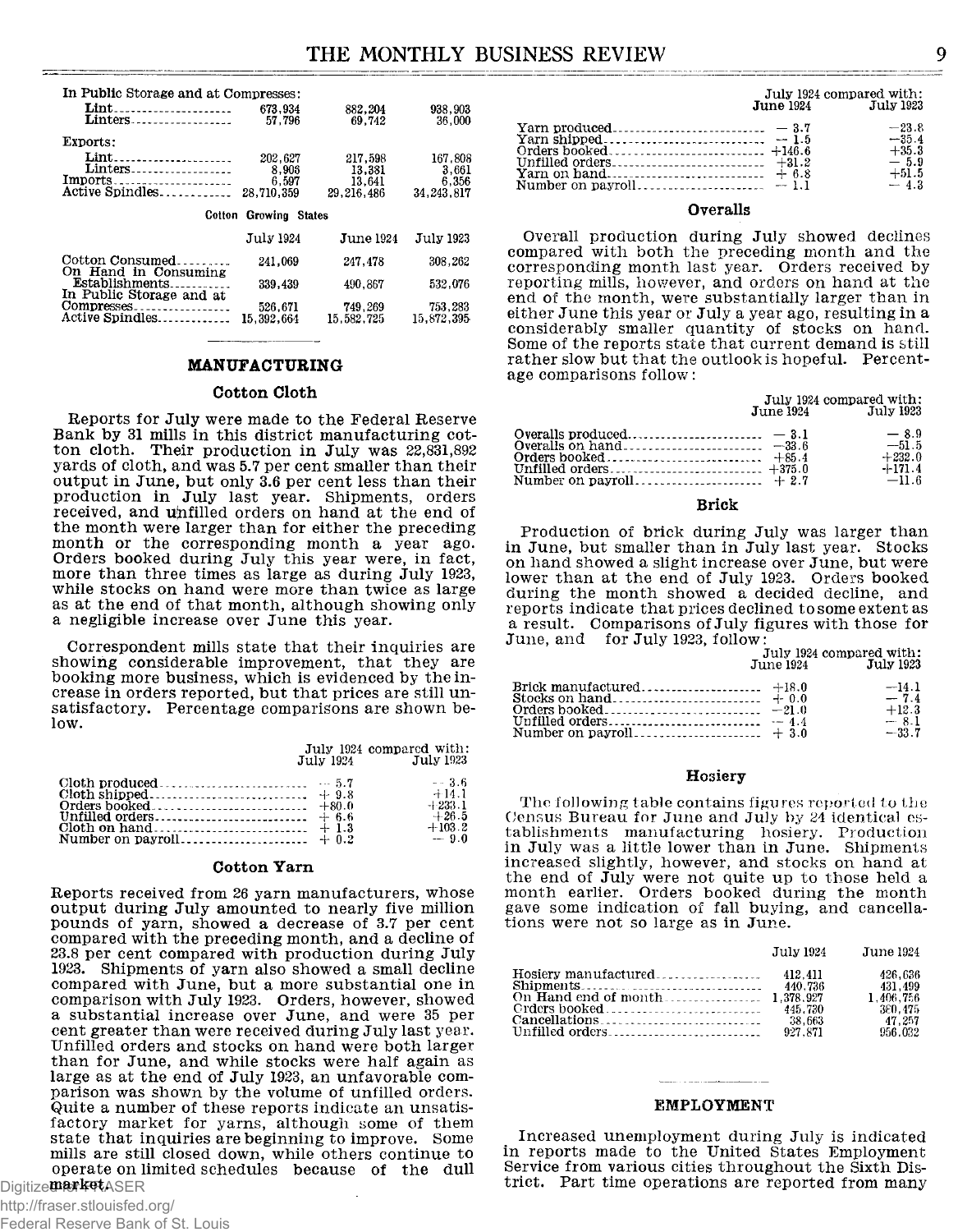localities, and a number of plants are operating with reduced forces. There was some resumption among coal mines in Tennessee during the month. In Georgia some textile mills, steel, and structural iron plants are closed, and there is a surplus of labor apparent in the large cities. Resident building tradesmen are fairly well employed, and the supply of farm labor about equals the demand. Many local industries in Atlanta are operating on part time with reduced forces. Cotton mills at Augusta are closed, affecting about 2,500 employees. At Macon most industrial plants are running, some on part time, resulting in a surplus of labor. The same is true of Savannah

There is a small surplus of common labor in some sections of Florida. The supply of skilled labor, especially in the building trades, continues about equal to demand. Local industrial plants are operating on a satisfactory basis in most of the cities in the State except that railroad shops at Sanford are on a five day schedule, and some plants in Tampa are ona partt ime basis. Building is active and these tradesmen are well employed.

While there was some slight decrease in employment in some of the larger industries in Alabama during July, a large amount of building is under way and highway construction affords employment to a large number of workers. Some unemployment is apparent in the Birmingham district because of a tendency toward reduction of forces or in working time. A surplus also exists in most industries at Mobile, where part time operations continue. Railroad shops there have temporarily released 100 men. Decreases in employment and parttime operations are also reported from Montgomery, where three cotton mills are closed and a railroad shop has made a 25 per cent reduction in forces.

Unemployment also showed a slight increase in Louisiana due to seasonal closing of some industries. At New Orleans there was a decrease in employment in practically all lines. Canneries, cotton-oil mills, cotton mills, and railroad repair shops continue to operate on a parttime basis, affecting a large number of workers.

Decreased employment, although slight, is reported from Mississippi, especially in the lumber and textile mills, although building and highway construction continue to employ a large number of workers.

There is a surplus of labor in practically all industries in Tennessee. Coal mining conditions improved somewhat throughout the State and practically all those mines that were closed in April have resumed operations on parttime schedules. Railroad shops continue to operate with reduced forces. A large amount of building and highway construction affords steady employment for skilled workers.

#### **COAL**

The weekly statement compiled and issued by the Geological Survey indicates a higher level of production of bituminous coal since the first week in Digitized **July than has prevailed since the begining of the new** 

coal year, April 1. The holiday on the Fourth of July was generally observed among all union mines and there were only a few scattered mines in some of the non-union fields that did not close for the day. Many mines did not reopen on Saturday following the holiday, and at others that did open, more men than usual did not report for work. The week following, however, brought increased working time and production, and in some districts the percentage of capacity produced was the highest recorded for many weeks. The principal factor in the improvement was a general though small increase in demand. Current figures are, however, considerably below production figures for the corresponding period last year, shown in the following table:

| <b>Week Ended:</b>    | 1924 | 1923                                                                                                                            |
|-----------------------|------|---------------------------------------------------------------------------------------------------------------------------------|
| July 5 5,738,000 tons |      | 8,742,000 tons<br>10.925,000 tons<br>10,676,000 tons<br>10,817,000 tons<br>10,564,000 tons<br>9,851,000 tons<br>10.843,000 tons |

#### IR O N

The production of pig iron in the United States during July, according to Iron Age statistics, amounted to  $1,784,899$  tons, or  $57,577$  tons per day as compared with 2,026,221 tons, or 67,541 tons per day during the thirty days of June. This is a decrease of  $241,322$ tons, or 9,964 tons per day, or nearly fifteen per cent. The July rate is the lowest since January 1922. Our index number for July production is 70.0, compared with 79.5 for June, and with  $144.4$  for July last year, based upon 100 representing the monthly average for 1919.

The loss in active furnaces during July amounted to 17, compared with the revised figure of 23 in June, there being 144 furnaces active on August 1, against  $\cdot$ 161 on July 1.

Production of iron in Alabama during July totaled 218,676 tons, compared with the corrected figure for June of 219,507 tons, and only one active furnace was<br>blown out during the month. Correspondents state that there has been very little iron sold during the month of July, and the price has declined to \$18.00, some reports indicating that sales have been made as low as \$17.50. Producers of iron are reported to be piling part of their production. Reports indicate that there was some slight improvement during the last ten days of the month.

The following figures show comparisons of July statistics with those for June, and for July a year ago.

| <b>United States:</b>                        | <b>July 1924</b>           | <b>June 1924</b>              | July 1923                   |
|----------------------------------------------|----------------------------|-------------------------------|-----------------------------|
| Production<br>Daily rate<br>*Furnaces active | 1,784,899<br>57,577<br>144 | 2,026,221<br>67.541<br>161(1) | 3,679,810<br>118,656<br>298 |
| Alabama:                                     |                            |                               |                             |
| Production<br>Daily rate<br>"Furnaces active | 218.676<br>7.054<br>21     | 219,507(1)<br>7,317(1)<br>22  | 236,049<br>7.614            |

**♦First of fo llow in g m onth.**

**(1) Corrected.**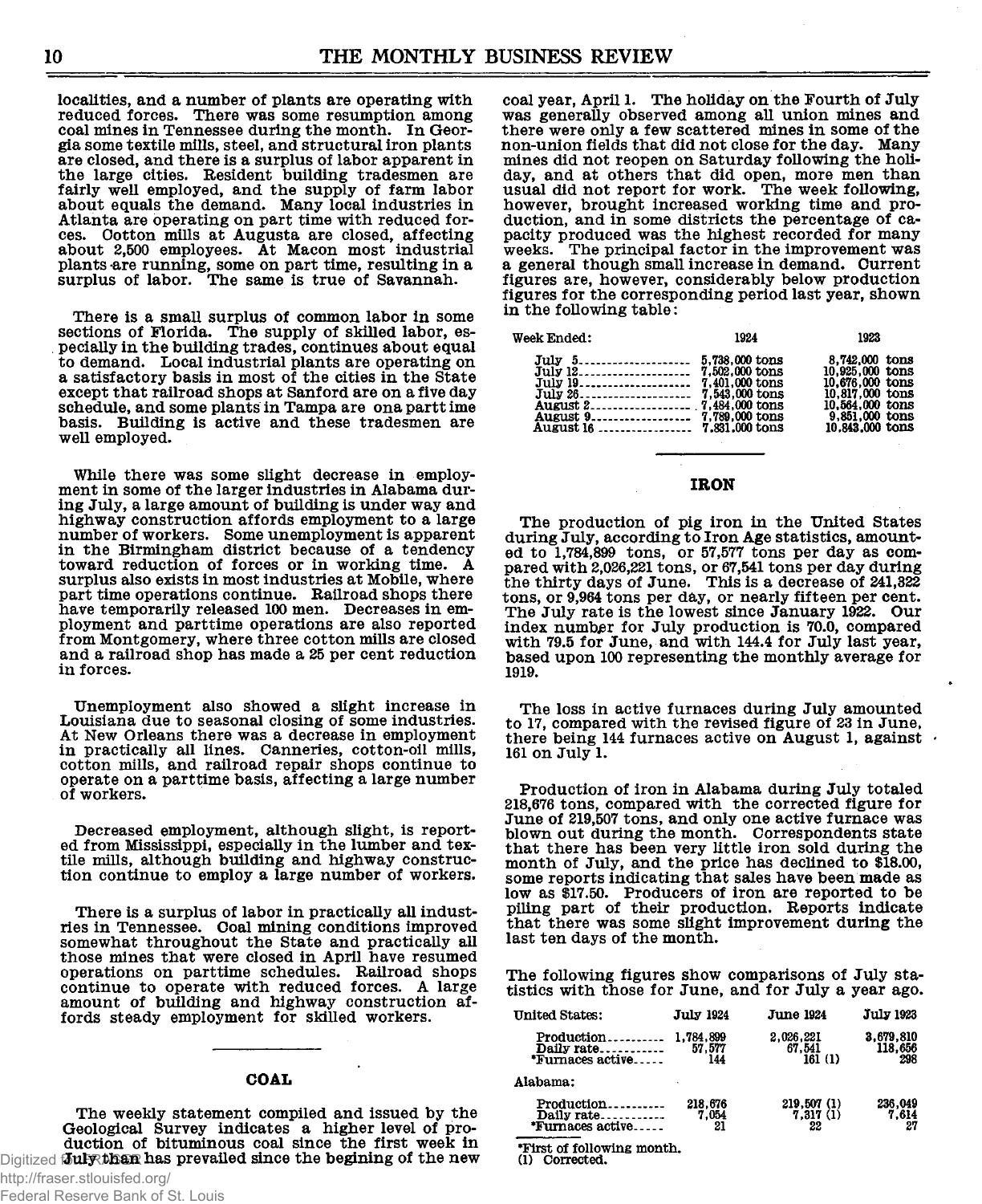Unfilled orders of the United States Steel Corporation at the end of July declined 75,433 tons compared with the preceding month, totalling 3,187,072, compared with 3,262,505 on June 30, and with 5,910,763 at the end of July a year ago. The declines during the past four or five months have brought the volume of unfilled orders down to the lowest point in more than twelve years.

#### NAVAL STORES

Total receipts of both turpentine and rosin during July, at the three principal markets of this district, were somewhat larger than during either June, or July last year. Shipments of turpentine were also larger than during either of those months, but the movement of rosins was in smaller volume. Stocks of both commodities were larger than at the end of June, and showed substantial increases compared with July last year.

The average price of spirits of turpentine during July, according to statistics of the Turpentine and Rosin Producers Association, was 77 5/8 cents, the same as in June. However, after remaining at about that figure for some weeks, the price rose on August 8th and 9th to  $83\frac{1}{2}$  cents. The average for all grades of rosin in July was \$4.85, compared with  $$4.82<sup>1</sup>/<sub>2</sub>$  in June, and was the same as in July a year ago. The foll**o**wing figures show the July movement:

| Receipts Turpentine:                             | <b>July 1924</b>             | <b>June 1924</b>            | <b>July 1923</b>            |
|--------------------------------------------------|------------------------------|-----------------------------|-----------------------------|
| Savannah<br>Jacksonville<br>Pensacola            | 21.746<br>18,641<br>6,184    | 18.063<br>16.114<br>5.443   | 18.837<br>16,261<br>5,750   |
| $Total$                                          | 46.571                       | 39.620                      | 40.848                      |
| Rosin:                                           |                              |                             |                             |
| Savannah<br>Jacksonville<br>Pensacola            | 63.318<br>50,004<br>16.585   | 48,321<br>48,245<br>13.522  | 56.628<br>55,040<br>16.081  |
| $Total$                                          | 129,907                      | 110,088                     | 127.749                     |
| Shipments Turpentine:                            |                              |                             |                             |
| $Savannah$<br>Jacksonville<br>Pensacola          | 20.782<br>20,874<br>3.464    | 16,148<br>11,117<br>3.451   | 11.365<br>16.926<br>4,150   |
| $Total$                                          | 45.120                       | 30.716                      | 32.441                      |
| Rosin:                                           |                              |                             |                             |
| Savannah<br>Jacksonville<br>Pensacola            | 42.995<br>40.244<br>17,558   | 40.105<br>45.817<br>17.692  | 42.516<br>64,025<br>17.175  |
| $Total$                                          | 100.797                      | 103.614                     | 123.716                     |
| Stocks-Turpentine:                               |                              |                             |                             |
| Savannah<br>Jacksonville<br>Pensacola            | 10.489<br>15,845<br>7.866    | 9,525<br>17,828<br>5.146    | 10.142<br>8,186<br>2.957    |
| $Total$                                          | 34,200                       | 32.499                      | 21.285                      |
| Rosin:                                           |                              |                             |                             |
| $Savannah$<br>Jacksonville<br>Pensacola <b>.</b> | 100,770<br>121,896<br>47.552 | 80,447<br>112,136<br>48.525 | 85,941<br>100,908<br>32.286 |
| Total                                            | 270.218                      | 241.108                     | 219.135                     |

Digitized for FRASER http://fraser.stlouisfed.org/ Federal Reserve Bank of St. Louis